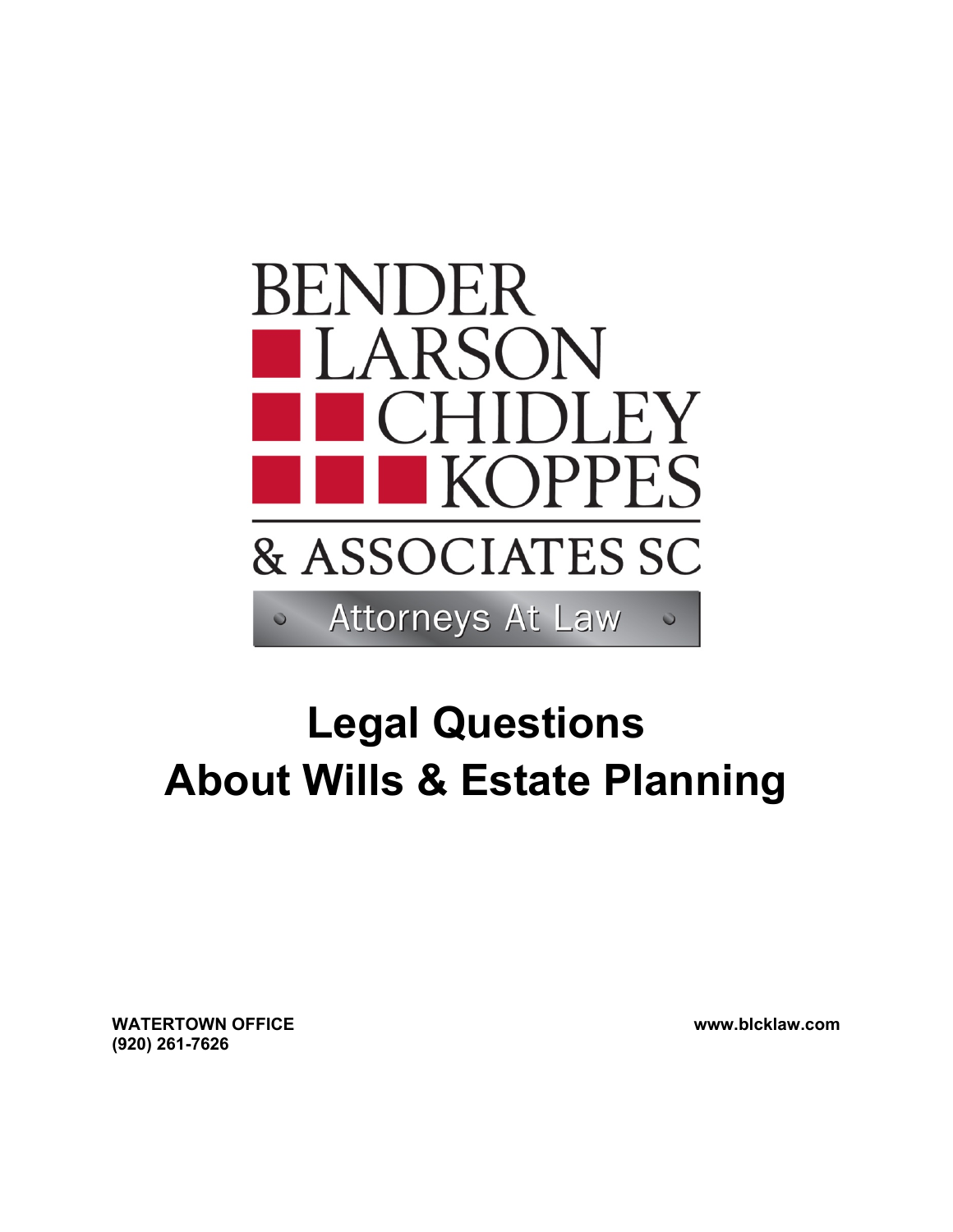# Answering your legal questions about buying/selling residential real estate

What to know if I'm buying? What to know if I'm selling? How can an attorney help?

The process of buying and selling a home consists of multiple steps that can take weeks, even months, to complete. This pamphlet can't begin to cover all aspects of home buying or selling. Rather, it focuses on specific stages in the process when a lawyer's advice would be helpful, even crucial, to get the best results for you.

By law, only an attorney can provide you *legal* advice - not a real estate agent, loan officer, or closing agent. Whether you're a buyer or seller, you need your own legal advisor who will look out for your interests. Because the buyer's and seller's interests differ, it's not a good idea for both parties to use the same attorney.

In time of chaotic real estate markets an attorney's assistance is especially important. Buying a foreclosed property, selling when the purchase price does not cover the mortgage amount, and seller financing are examples of situations in which the parties need sound legal advice.

## **FOR BUYERS AND SELLERS**

#### **What is the Offer to Purchase?**

The Offer to Purchase states the price the buyer is willing to pay for the house, the date the sale will close, and other important terms of the transaction. There is a stateapproved form for Offers used in nearly all home sales. It can be completed by a party to the transaction, a real estate agent, or an attorney. State-approved forms are revised periodically. There often are one or more attachments (or addendums), which add more terms to the Offer.

The Offer will usually include contingencies to protect the parties by setting conditions that must be met. Common contingencies include financing and professional house inspection. Depending on the transaction, the Offer might include other contingencies, such as septic and well inspections, land survey, sale of the buyer's home, and occupancy by the seller after closing. The attorney can advise the buyer or seller about which contingencies are appropriate. By law, the seller must provide a condition report disclosing any known defects in the property, and a disclosure regarding lead-based paint.

The seller can respond to the buyer's Offer by accepting it, rejecting it, or making a Counteroffer presenting different terms for the sale. The Offer/Counteroffer process may go back and forth until both the buyer and seller are

This pamphlet, which is based on Wisconsin law, is issued to inform and not to advise. No person should ever apply or interpret any law without the aid of a trained expert who knows the facts, because the facts may change the application of the law. Last revised:  $9/2012$ 



satisfied. When the buyer and seller sign the contract, it becomes a legally binding contract, subject to satisfying any contingencies.

If the inspection discloses significant defects in the property there may be further negotiations on repairs or credits. The lawyer can advise the buyer or seller about the inspection provisions that are best for the client. The lawyer also can prepare an amendment if the parties modify their purchase agreement due to the inspection, or for other reasons.

It's critical that the contract be complete and legally enforceable. If your attorney didn't write the Offer, it's wise to at least have him or her review this document and any Counteroffers. If your attorney can't review the Offer before you submit it to the seller, insert a contingency for attorney approval.

#### What happens at the closing?

When all contingencies are met and amendments signed, the transaction can close. The Offer provides the date when the closing will occur. At the closing, the buyer and seller must sign numerous, complex legal documents. It's wise to have your attorney there to explain the documents and to answer your questions. Attorneys often spot potential problems that can be cleared before the closing and assist with unanticipated problems that can arise at the closing. After closing, the deed is recorded at the register of deeds office for the county in which the property is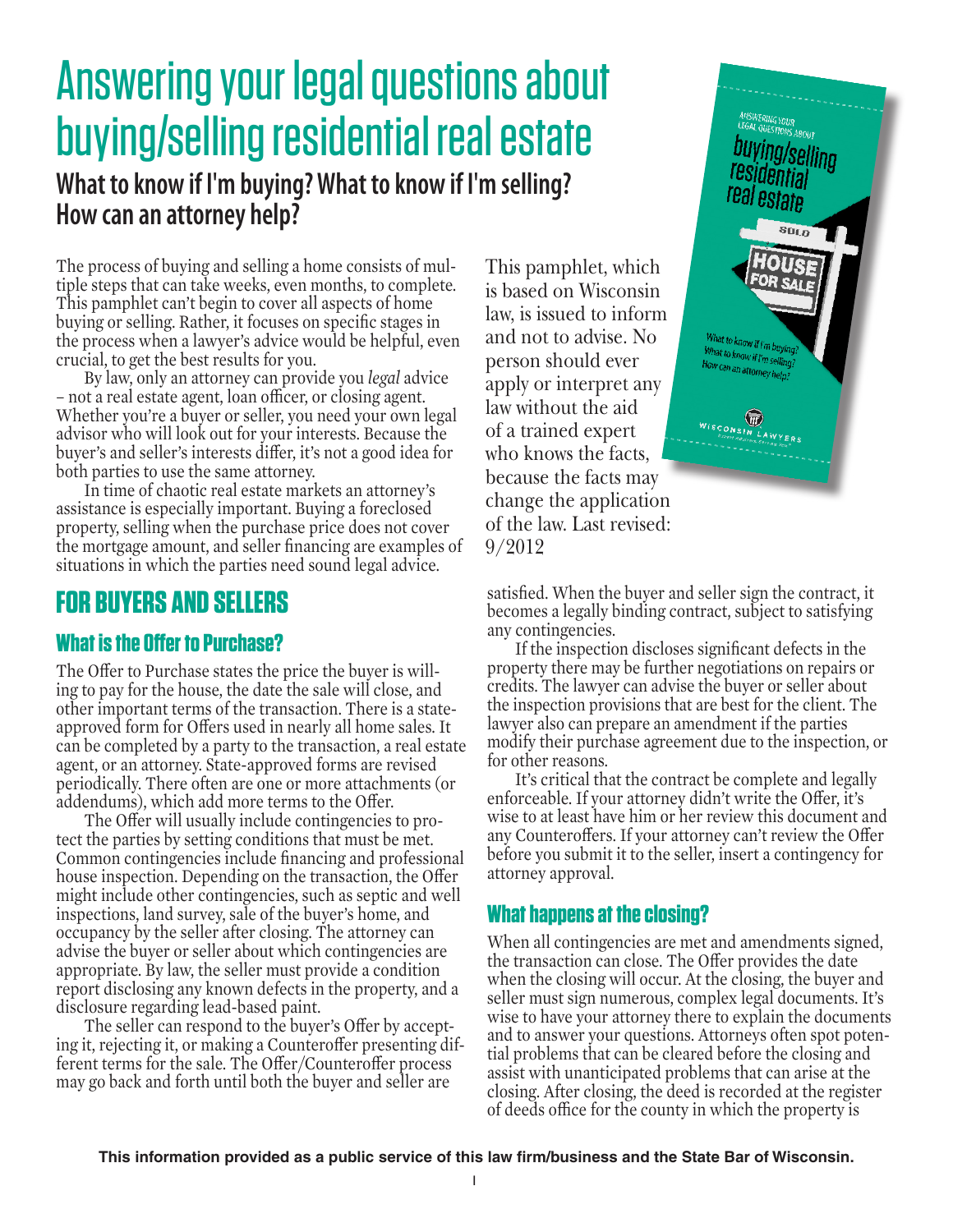located. This puts the buyer's ownership of the property on public record. Once the deed is recorded, it is returned to the buyer. The buyer also will receive his or her title insurance policy. Your attorney can review these documents for legal accuracy.

#### **What about real estate agents?**

Real estate agents are frequently involved in real estate transactions and work under various arrangements, including providing limited services for reduced fees. If you see an advertisement for a house for sale, the agent is working for the seller, as you'd expect, under a "listing" contract. That agent has professional obligations to look out for the seller's interests.

In recent years, a new type of agent relationship has become increasingly popular – that is, the buyer's agent. The buyer's agent is professionally bound to represent only the buyer's interests and is paid by the buyer. The agent can tell you information about the seller or the property that might be useful to you. And the agent won't disclose information you prefer the seller not know about you.

Is a buyer required to work with a buyer's agent? No. Many buyers work satisfactorily under the traditional agent arrangements.

Whether the agent is primarily the agent of the seller (under a listing contract) or of the buyer (under a buyer agency contract), the agent owes a duty of "fair dealing" to all parties. Part of that duty is to keep confidential anything that someone wants or would reasonably expect to be kept confidential.

If you decide to work with a real estate agent, have your attorney review the agency agreement before you sign it, to be sure the arrangement is exactly what you believe it to be. For example, although a seller's agent generally only gets paid with the property sold, a buyer's agent frequently gets paid even if property is never purchased.

#### **What is FSBO?**

You also can buy and sell a home without working with an agent. Then it's even more critical to seek an attorney's assistance in the buying and selling process.

This arrangement is what's known as "for sale by owner," or FSBO (pronounced "fizzbo"). By selling your house yourself, you save the commission you would have paid to a real estate agent. But count on investing more of your own time. You'll need to analyze the market, decide on a price, advertise the house and host open houses, handle all negotiations with prospective buyers, and so on.

Buying a FSBO also is somewhat diferent than buying with a broker involved. The buyer will need to become familiar with area values to decide what price to offer for the home. It is wise to have a lawyer prepare the Offer to Purchase. The lawyer can suggest appropriate contingencies, and can guide you through the rest of the transaction.

It's unwise to tackle a FSBO transaction without legal advice. An attorney can review Offers, write Counteroffers, and guide you through the many steps involved in a FSBO transaction.

### **FOR BUYERS**

#### **How can an attorney help a buyer?**

An attorney can:

• review and advise the buver about a buver agency agreement and dealing with real estate brokers;

• draft or review the buver's Offer to Purchase and help negotiate Counteroffers and amendments to the Offer to Purchase;

- evaluate financing options and resolve problems;
- review the commitment for title insurance:
- help you decide how to hold title to the property;

• answer questions and resolve problems during the course of the transaction;

- review closing documents;
- represent you at the closing; and
- provide advice if you're building a home.

#### **What legal issues does financing involve?**

Buyers usually obtain financing from a commercial lender, such as a bank, credit union, or other loan provider. The lender investigates the buyer's finances and credit history to determine eligibility for a home mortgage. An attorney can help evaluate the various mortgage options and check mortgage documents. An attorney can help resolve problems with your application. There are special concerns when the financing is for new construction.

Another financing option is a land contract, in which the seller finances the buyer's purchase of the property. This arrangement involves negotiations between the buyer and seller. Be sure you get sound legal advice to protect your interests.

#### **What is title insurance and why do I need it?**

When you buy a home, you need to be sure the seller has good title to the property. That's where title insurance comes in. It protects you against defects in the seller's title.

The title insurance company checks various records and issues a *title insurance commitment* that gives information about the title. For instance, who owns the property? Are there liens (such as unpaid tax bills) the seller should pay of before selling? Are there any easements and restrictions on the property's use? It is important to understand all of these matters, because they can seriously afect your use and enjoyment of the property.

**This information provided as a public service of this law firm/business and the State Bar of Wisconsin.**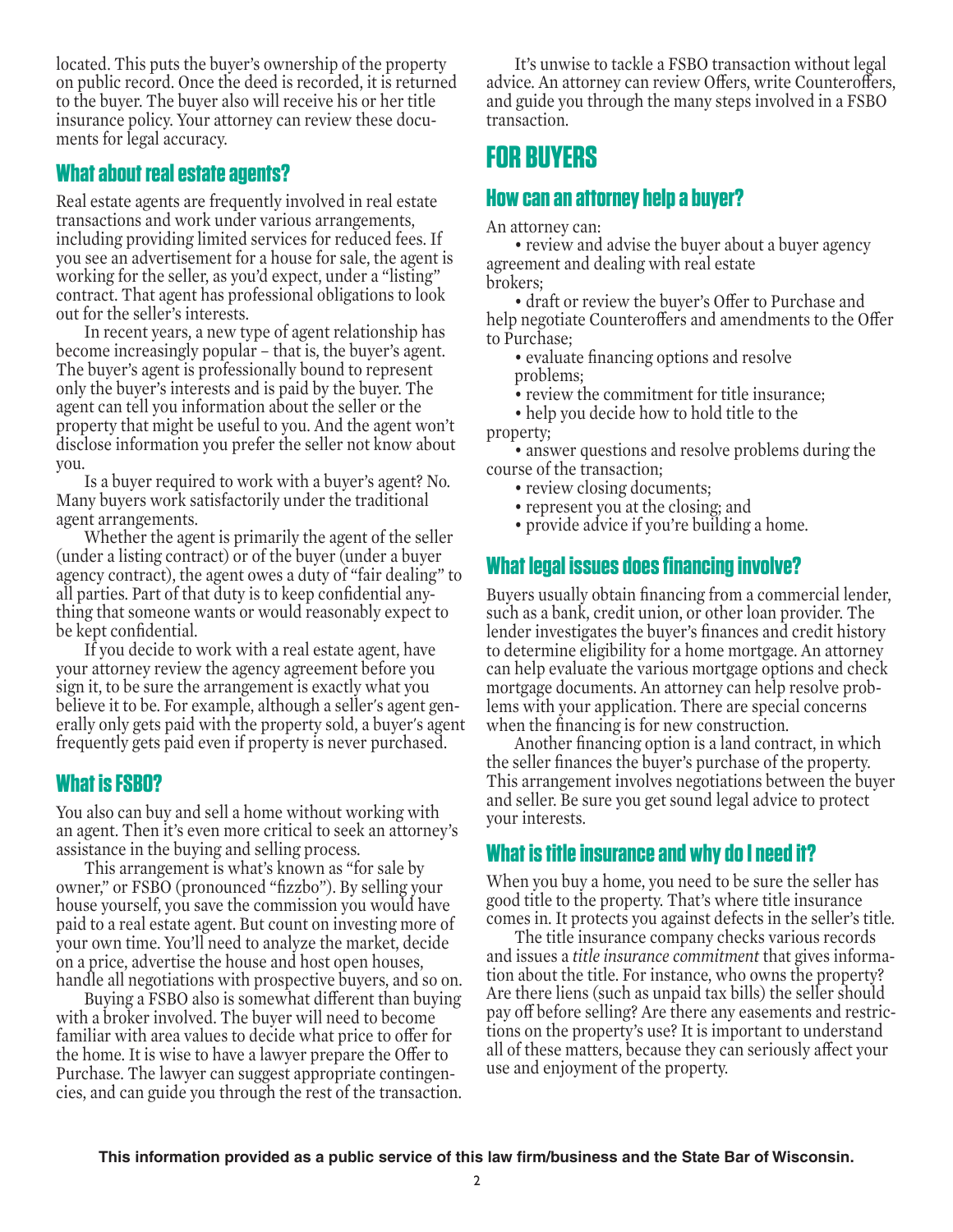The title insurance commitment is an important and complex legal document that requires legal expertise to understand. Simply receiving a title insurance commitment before the closing does not by itself mean that you are getting "clean title." Ask your lawyer to review the title insurance commitment to be sure the title presents no problems that will surface to haunt you later.

#### **What are my options for holding title?**

You can hold title to property as an individual, with another person(s), or in the name of an entity, such as a trust, limited liability company, or corporation. If you're married, Wisconsin's Marital Property Act affects how you own property. The law presumes that all property owned by spouses is marital property, belonging to both of you equally, but you may have individual ownership, if you desire.

A lawyer can advise you on your options for holding title. (See also the State Bar's pamphlet, "Marital Property: Answering Your Legal Questions.")

Two or more unmarried people can own property together as tenants in common or joint tenants. It's wise to have an attorney prepare an ownership agreement spelling out the parties' rights and obligations in the property.

#### **What if I'm building a home?**

You'll need a contract with a builder that covers what's to be built, what happens if there are changes to plans, costs, performance standards (time for construction, warranties, and so on), and more. A contract describes all parties' rights and obligations. Construction contract forms in Wisconsin are not standardized or state-approved as are the Offer to Purchase, buyer agency, and listing forms. The Wisconsin Builders Association has prepared a model home construction contract. Be sure the contract protects your interests and that you fully understand it. Your attorney can negotiate and review a construction contract on your behalf. If you're buying a home that a builder is already building, you'll most likely use the Offer to Purchase to address most of these issues, especially warranties, amenities, and time for completion.

### **FOR SELLERS**

#### **How can an attorney help a seller?**

A seller's attorney can:

• write or review the listing agreement with the seller's real estate agent;

• review the buver's Offer to Purchase, or draft or review the seller's Counteroffer and amendments:

• help satisfy contingencies to the Offer.

• draft the deed and other legal documents required to close the sale;

• advise the seller at closing to be sure all closing. documents, including financial arrangements and others are in order; and

• advise the seller if you decide to sell on a land contract.

Again, if legal conflicts or questions arise at any point during the course of the sale, only your attorney can provide you legal advice.

#### **What about tax considerations?**

Most sales of a person's primary residence are exempt from taxes on capital gains, that is, the diference between the sale price (including some costs of the sale), and your "basis" (what you paid for the home, some costs of the purchase, plus any capital improvements you made to the home). This is generally true as long as the gain is less than \$250,000 (or \$500,000 for a couple) and the owner has owned and lived in the property at least two out of the last five years. The timing of your sale can affect whether you will owe any capital gains tax, and how much you will owe. You can discuss details of taking advantage of this valuable exemption with your attorney. To calculate your gain, you should keep good records of the purchase and sale of the home, and all capital improvements made while you own it. Tax programs to simulate home purchases in a down market also may be available. Consult with your attorney or financial advisor if you have questions.

Many of the processes described above apply in any real estate transaction, including the sale or purchase of vacant land and vacation properties. Buying or selling certain types of properties – such as a farm, lake property, condominium, cooperative, investment property, timeshares and so on – also may involve special legal considerations. Investment real estate is subject to capital gains tax; however, it's possible to create legal arrangements to defer this tax. See an experienced real estate attorney for advice.

**This information provided as a public service of this law firm/business and the State Bar of Wisconsin.**